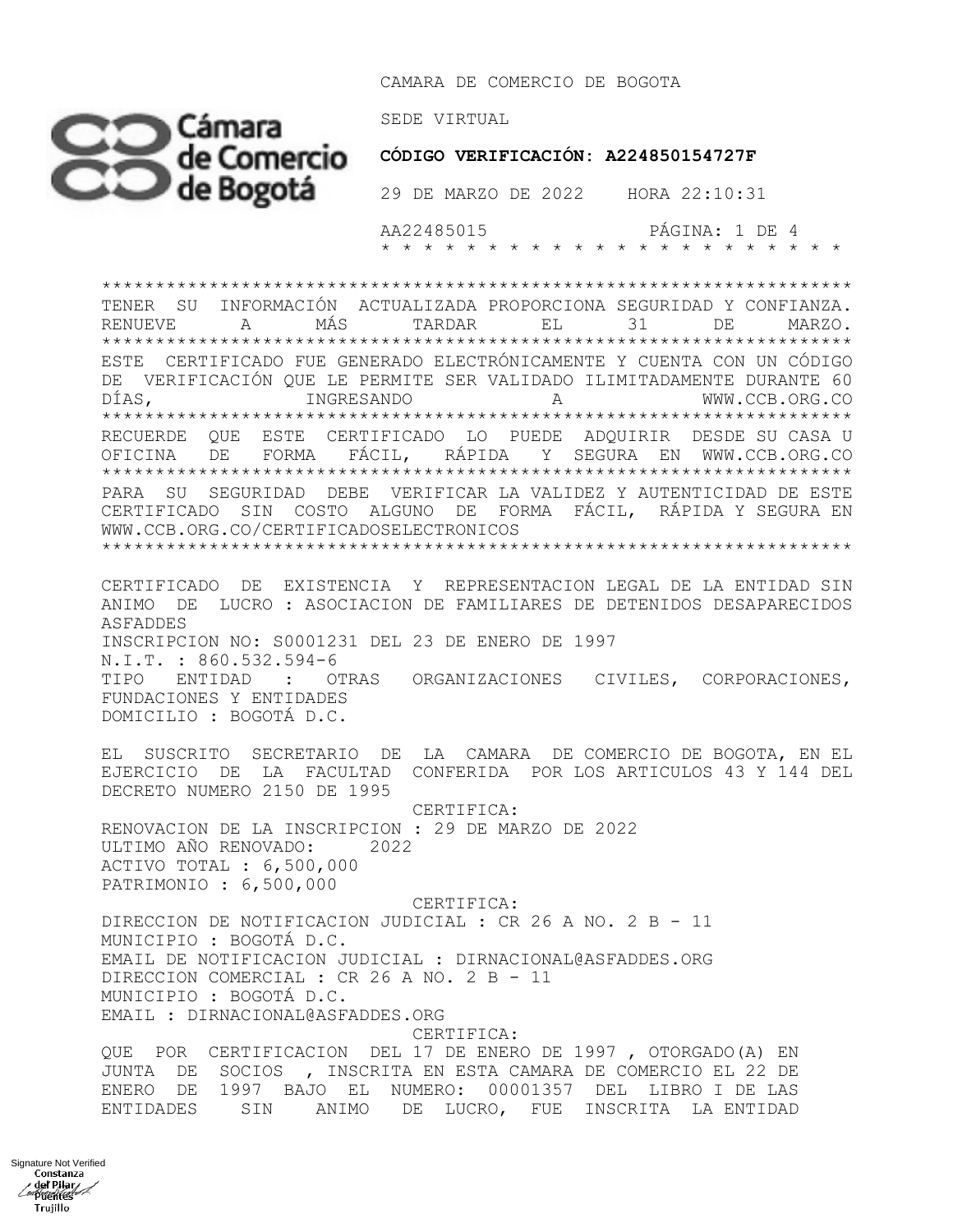DENOMINADA: ASOCIACION DE FAMILIARES DE DETENIDOS DESAPARECIDOS ASFADDES CERTIFICA: QUE DICHA ENTIDAD OBTUVO SU PERSONERIA JURIDICA NUMERO : 629 EL 19 DE MARZO DE 1985, OTORGADA POR: MINISTERIO DE JUSTICIA Y DEL DERECHO CERTIFICA: ENTIDAD QUE EJERCE LA FUNCION DE INSPECCION, VIGILANCIA Y CONTROL: MINISTERIO DE JUSTICIA Y DEL DERECHO CERTIFICA: REFORMAS: DOCUMENTO NO. FECHA ORIGEN **EXAMPLE ORIGEN** FECHA NO.INSC. 2000/04/21 ASAMBLEA DE ASOCIADOS 2000/05/16 00030622 00000IX 2003/03/21 ASAMBLEA DE ASOCIADOS 2003/05/16 00060367 00000IX 2003/03/21 ASAMBLEA DE ASOCIADOS 2003/10/08 00065459 0000SIN 2004/12/18 ASAMBLEA DE ASOCIADOS 2005/01/11 00080533 0000SIN 2004/12/19 ASAMBLEA DE ASOCIADOS 2005/02/17 00081453 0000SIN 2005/07/31 ASAMBLEA DE ASOCIADOS 2005/08/09 00088620 000000X 2006/03/19 ASAMBLEA DE ASOCIADOS 2006/04/04 00096626 XI 2009/03/28 ASAMBLEA DE ASOCIADOS 2009/05/05 00153558 12 2012/03/31 ASAMBLEA GENERAL 2012/05/30 00209709 XIV 2018/11/21 ASAMBLEA GENERAL 2019/01/21 00312458 CERTIFICA: VIGENCIA: QUE LA ENTIDAD NO SE HALLA DISUELTA. DURACION HASTA EL 19 DE MARZO DE 2085 . CERTIFICA: LA ASOCIACIÓN DE FAMILIARES DE DETENIDOS - DESAPARECIDOS ASFADDES TIENE COMO OBJETO SOCIAL: A) APOYAR TODAS LAS ACCIONES LEGALES, ENCAMINADAS A DAR CON EL PARADERO DE LAS PERSONAS DETENIDAS - DESAPARECIDAS. B) LA EXIGENCIA A LA APLICACIÓN AL DERECHO QUE TIENEN LAS VICTIMAS DE VERDAD REAL, JUSTICIA PROPORCIONAL, REPARACIÓN INTEGRAL Y RECONSTRUCCIÓN DE LA MEMORIA. PARÁGRAFO: TODA PALABRA ESCRITA EN MASCULINO DEBERÁN ENTENDERSE EN FEMENINO. PARA DESARROLLAR SU OBJETIVO SOCIAL LA ASOCIACIÓN DE FAMILIARES DE TENIDOS DESAPARECIDOS ASFADDES TIENE COMO OBJETIVOS ESPECÍFICOS : A ) ADELANTAR LAS GESTIONES NECESARIAS QUE PERMITAN REVELAR LAS CIRCUNSTANCIAS DE TIEMPO, MODO, LUGAR Y CONDICIONES EN QUE SE SUCEDIERON LAS DETENCIONES - DESAPARICIONES, FOMENTANDO LAS ACCIONES LEGALES QUE PERSIGAN LA SANCIÓN DE LOS CULPABLES Y LA REPARACIÓN MORAL, POLÍTICA Y MATERIAL DE LOS FAMILIARES. B) REALIZAR DENUNCIA REFERENTE A LAS DETENCIONES DESAPARICIONES. C) PROMOVER INVESTIGACIONES OFICIALES O POR PARTE DE LAS ORGANIZACIONES NO GUBERNAMENTALES RELACIONADAS CON LOS FINES DE LA ASOCIACIÓN. D) REPRESENTAR A LOS SOCIOS ANTE LOS ORGANISMOS GUBERNAMENTALES, INTERINSTITUCIONALES, EN FOROS, DEBATES, Y ACTOS VINCULADOS, AL PROBLEMA DE LAS DETENCIONES - DESAPARICIONES. E) PRESTAR O RECIBIR SOLIDARIDAD DE ORGANIZACIONES CON FINES SIMILARES EN COLOMBIA O EN EL EXTRANJERO. F) PROPENDER TODAS LAS ACCIONES CONVENIENTES PARA LA PRESERVACIÓN Y CONSERVACIÓN DE LA SALUD CORPORAL, MENTAL Y PSICOLÓGICA DE LOS DETENIDOS- DESAPARECIDOS CUANDO HAYAN SIDO RESCATADOS Y DE LOS FAMILIARES DE ESTOS EN CUANTO SE VEAN AFECTADOS EN SU INTEGRIDAD PERSONAL POR EL HECHO DE LA DETENCIÓN-DESAPARICIÓN. G) GESTIONAR Y RECIBIR DONACIONES DE PERSONAS NATURALES O JURÍDICAS NACIONALES O EXTRANJERAS, PRIVADAS U OFICIALES DESIGNADAS A FINANCIAR LAS ACTIVIDADES COMPRENDIDAS EN ESTE ARTICULO, QUEDANDO EXCLUIDA CUALQUIER DONACIÓN EN DINERO O ESPECIE DEL NARCOTRÁFICO, LA GUERRILLA O LOS PARAMILITARES. PARA EL CUMPLIMIENTO DE LOS OBJETIVOS ESPECÍFICOS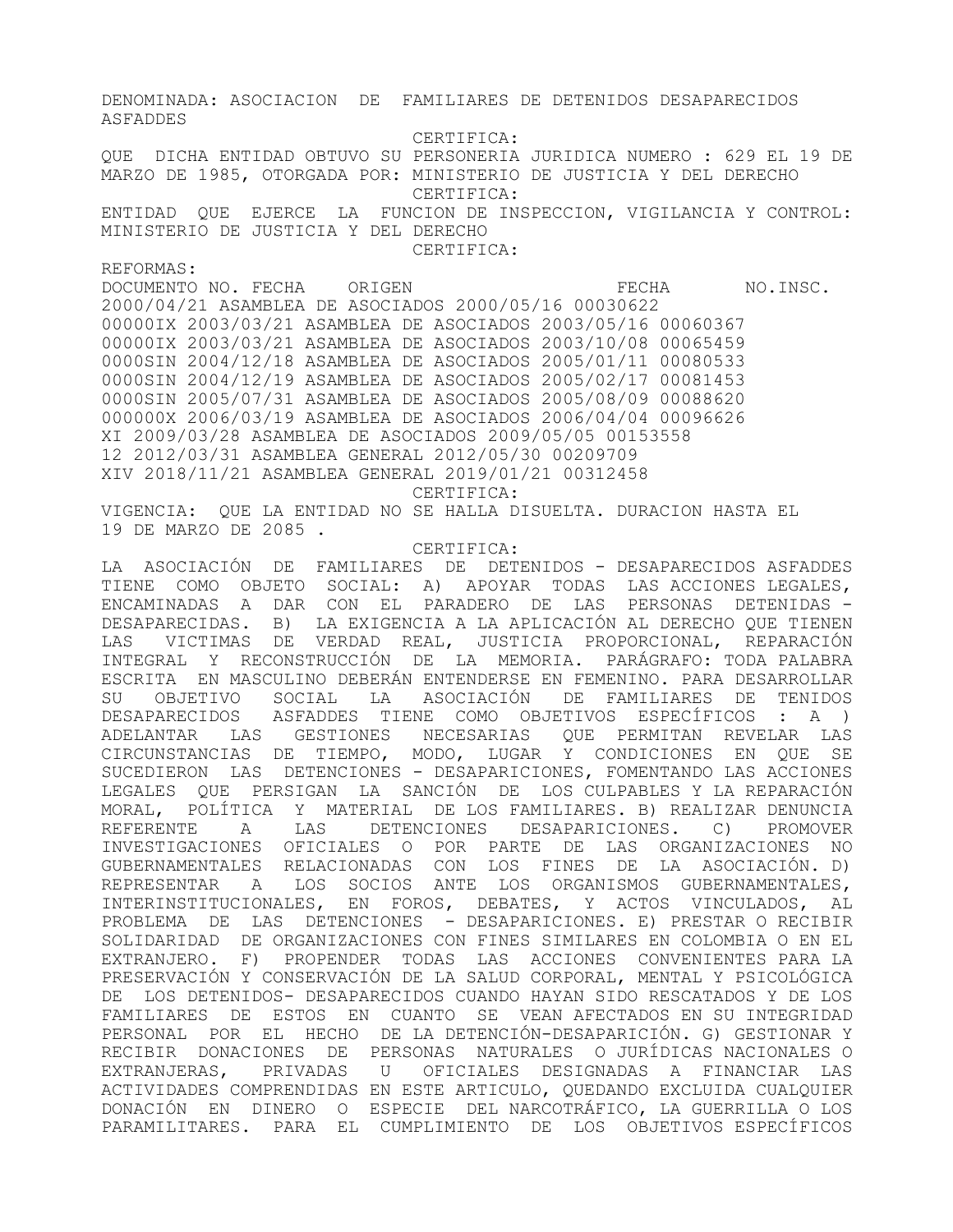## SEDE VIRTUAL

CAMARA DE COMERCIO DE BOGOTA

 **CÓDIGO VERIFICACIÓN: A224850154727F**

 29 DE MARZO DE 2022 HORA 22:10:31 AA22485015 PÁGINA: 2 DE 4 \* \* \* \* \* \* \* \* \* \* \* \* \* \* \* \* \* \* \* \* \* \*

ASFADDES ADELANTARA ENTRE OTRAS LAS SIGUIENTES ACTIVIDADES : A) REALIZAR EN NOMBRE PROPIO O POR INTERMEDIO DE TERCEROS PUBLICACIONES RELACIONADAS CON EL OBJETO SOCIAL. B) DESARROLLAR, VINCULARSE E IMPULSAR ACTIVIDADES CONJUNTAS CON LOS ORGANISMOS DE DERECHOS HUMANOS NACIONALES E INTERNACIONALES Y DEMÁS ORGANIZACIONES DE CARÁCTER SOCIAL. C) EN GENERAL REALIZAR Y EJECUTAR TODOS LOS ACTOS QUE GUARDEN RELACIÓN CON EL OBJETO SOCIAL Y TODOS AQUELLOS QUE OBSERVAN EL EJERCICIO CUMPLIMIENTO DE LAS OBLIGACIONES LEGALES O CONVENCIONALES DERIVADAS DE LA EXISTENCIA Y DE LAS ACTUACIONES DESARROLLADAS POR ASFADDES. D) PARA EL DESARROLLO DE TODAS LAS ACTIVIDADES ENCAMINADAS AL LOGRO DEL OBJETO SOCIAL LA ASOCIACIÓN PODRÁ PRESENTAR PROYECTOS Y FIRMAR CONVENIOS A NIVEL ESTATAL, PRIVADO, AGENCIAS DE COOPERACIÓN INTERNACIONAL Y PODRÁ CONTRATAR PARA EL BUEN DESARROLLO Y CONFIABILIDAD Y FORTALECIMIENTO DENTRO DE ESTOS PROYECTOS A LOS ASOCIADOS Y ASOCIADAS, ASÍ COMO A LOS MIEMBROS DEL EQUIPO DE COORDINACIÓN NACIONAL DE ASFADDES. E) PARA EL DESARROLLO DE SU OBJETIVO SOCIAL LA ASOCIACIÓN CUENTA CON UN NUMERO DE CINCO (5) ÁREAS ASI : FORMACIÓN Y CAPACITACIÓN, ASISTENCIA LEGAL Y DOCUMENTACIÓN, NIÑOS, NIÑAS Y JÓVENES ; DENUNCIA Y AUTOGESTIÓN, CON LA ASIGNACIÓN DE UN RESPONSABLE PARA CADA ÁREA A NIVEL NACIONAL.

CERTIFICA:

ACTIVIDAD PRINCIPAL:

9499 (ACTIVIDADES DE OTRAS ASOCIACIONES N.C.P.) CERTIFICA:

 $$6.500.000,00$ 

 CERTIFICA: \*\* ORGANOS DE ADMINISTRACION \*\* QUE POR ACTA NO. XIV DE ASAMBLEA GENERAL DEL 21 DE NOVIEMBRE DE 2018, INSCRITA EL 28 DE ENERO DE 2019 BAJO EL NUMERO 00312619 DEL LIBRO I DE LAS ENTIDADES SIN ANIMO DE LUCRO, FUE (RON) NOMBRADO (S): NOMBRE IDENTIFICACION MIEMBRO PRINCIPAL CONSEJO DE COORDINACION NACIONAL PEÑA MORENO ISAURA PAOLA CONSIDERADO C.C. 000000049671811 MIEMBRO PRINCIPAL CONSEJO DE COORDINACION NACIONAL GUAYARA GONGORA CRISTIAN DAVID C.C. 000001094924314 MIEMBRO PRINCIPAL CONSEJO DE COORDINACION NACIONAL MEDINA CHARRY LINDA PAOLA C.C. 000000055189497 MIEMBRO PRINCIPAL CONSEJO DE COORDINACION NACIONAL DIAZ HERNANDEZ AURA MARIA C.C. 000000028240903 MIEMBRO PRINCIPAL CONSEJO DE COORDINACION NACIONAL GAMBOA LIZARAZO JOSE BENJAMIN C.C. 000000088206859 MIEMBRO PRINCIPAL CONSEJO DE COORDINACION NACIONAL MARIN SILVA ANA VERONICA C.C. 000000032287713 MIEMBRO PRINCIPAL CONSEJO DE COORDINACION NACIONAL ALMANZA SUAREZ LUZ ELSIA C.C. 000000063457626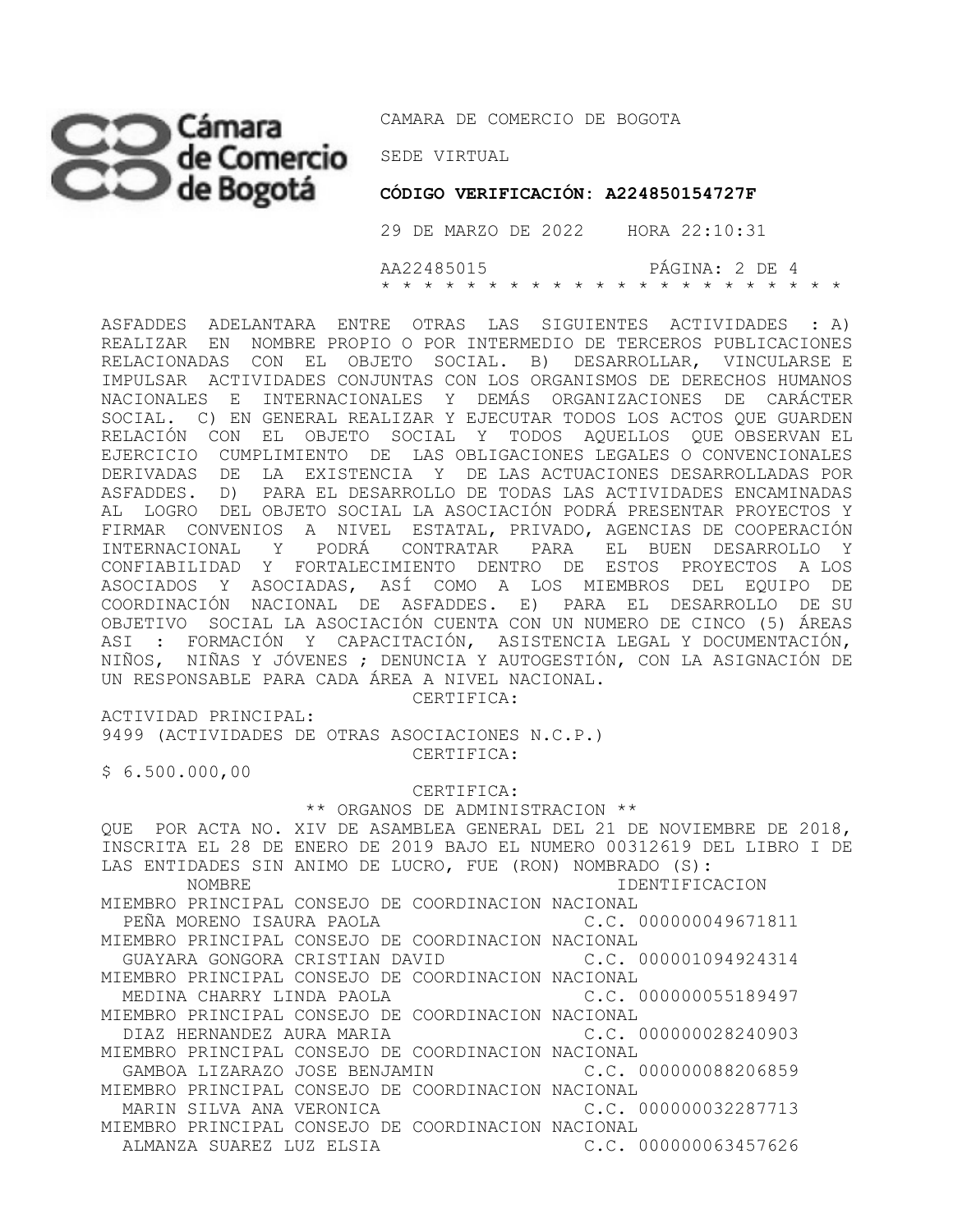MIEMBRO PRINCIPAL CONSEJO DE COORDINACION NACIONAL GOMEZ CORTES GLORIA LUZ C.C. 000000041673721 MIEMBRO PRINCIPAL CONSEJO DE COORDINACION NACIONAL HERRERA BERNAL CESAR ANDRES C.C. 000001098614903 MIEMBRO PRINCIPAL CONSEJO DE COORDINACION NACIONAL CRUZ AGUILERA LUZ YADIRA C.C. 000000051994315 MIEMBRO SUPLENTE CONSEJO DE COORDINACION NACIONAL BECERRA GUERRERO MARIA CONSUELO C.C. 000000036501432 MIEMBRO SUPLENTE CONSEJO DE COORDINACION NACIONAL MEJIA AGUDELO LUZ MERY C.C. 000000024807704 MIEMBRO SUPLENTE CONSEJO DE COORDINACION NACIONAL POLANIA MEJIA ARGENY C.C. 000000055155674 MIEMBRO SUPLENTE CONSEJO DE COORDINACION NACIONAL CAMACHO BARAJAS ROSMIRA C.C. 000000063305928 MIEMBRO SUPLENTE CONSEJO DE COORDINACION NACIONAL ESPITIA FONSECA ANGIE JOHANNA C.C. 000001024463264 MIEMBRO SUPLENTE CONSEJO DE COORDINACION NACIONAL SIDRAY DE SIERRA MANUELA C.C. 000000037923392 MIEMBRO SUPLENTE CONSEJO DE COORDINACION NACIONAL SERNA DE MOLINA ROSA MARIA C.C. 000000043048470 MIEMBRO SUPLENTE CONSEJO DE COORDINACION NACIONAL DELGADO CONTRERAS NIVIA MILENA C.C. 000000037330145 MIEMBRO SUPLENTE CONSEJO DE COORDINACION NACIONAL VEGA SANABRIA FRANCIA ESMERALDA C.C. 000000052331568 CERTIFICA: CERTIFICA : QUE MEDIANTE OFICIO NO. 1011 DEL 22 26 MAYO DE 2005, INSCRITO EL 2 DE JUNIO DE 2005 BAJO EL NO. 86153 DEL LIBRO VIII, EL JUZGADO TREINTA CIVIL DEL CIRCUITO DE BOGOTA D.C, DECRETO LA SUSPENSION DE LAS DECISIONES ADOPTADAS EN LAS ACTAS DE LA ASAMBLEA GENERAL EXTRAORDINARIA EFECTUADA LOS DIAS 18 Y 19 DE DICIEMBRE DE 2004, LA DECISION AFECTADA ES LA SIGUIENTE. CERTIFICA : SE ACEPTO LA RENUNCIA DE: MIEMBRO SUPLENTE CONSEJO DE COORDINACION NACIONAL GUZMAN JACOBO C.C. 00012254024 MIEMBRO SUPLENTE CONSEJO DE COORDINACION NACIONAL CAMPOS ROSALBA C.C. 00041724519 CERTIFICA : SE REMOVIO DE SU CARGO A: MIEMBRO PRINCIPAL CONSEJO DE COORDINACION NACIONAL BAUTISTA ROCIO ESMERALDA C.C. 00041691540 MIEMBRO SUPLENTE CONSEJO DE COORDINACION NACIONAL APRAEZ AMPARO CORAL DE CORONAL CORONAL CONSUMING CORONAL CONTRACT CONTRACT CONTRACT OF CONTRACT OUTLINE MIEMBRO PRINCIPAL CONSEJO DE COORDINACION NACIONAL ALVAREZ JOSE DANIEL **C.C. 00078705882** MIEMBRO SUPLENTE CONSEJO DE COORDINACION NACIONAL PARRA RODRIGUEZ MARIA NODELIA C.C. 00028016482 MIEMBRO PRINCIPAL CONSEJO DE COORDINACION NACIONAL LOPEZ PUENTES GLADYS CONSULTED C.C. 00041348911 CERTIFICA : NOMBRAMIENTOS : \*\* ORGANO DIRECTIVO \*\* NOMBRE IDENTIFICACION MIEMBRO PRINCIPAL CONSEJO DE COORDINACION NACIONAL

RUIZ DE OSPINA MARIA HELENA CONSTRUIT C.C. 00041440965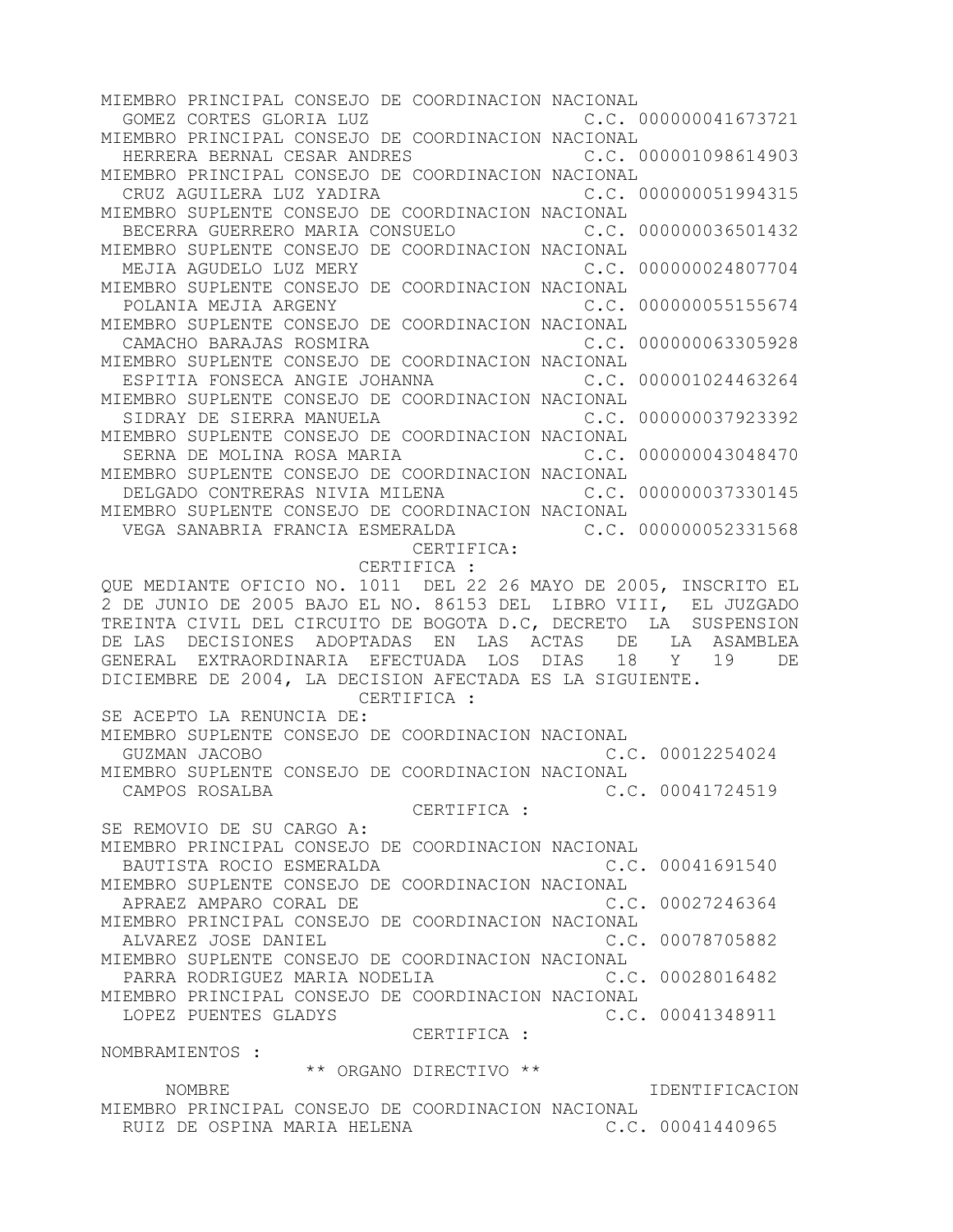## Cámara CAMARA DE CON **de Comercio** SEDE VIRTUAL

CAMARA DE COMERCIO DE BOGOTA

 **CÓDIGO VERIFICACIÓN: A224850154727F**

29 DE MARZO DE 2022 HORA 22:10:31

 AA22485015 PÁGINA: 3 DE 4 \* \* \* \* \* \* \* \* \* \* \* \* \* \* \* \* \* \* \* \* \* \*

MIEMBRO PRINCIPAL CONSEJO DE COORDINACION NACIONAL AVILA FONSECA GLADYS C.C. 00051683242 MIEMBRO PRINCIPAL CONSEJO DE COORDINACION NACIONAL SANCHEZ LEONEL **EXECUTE:** THE SANCHEZ LEONEL MIEMBRO PRINCIPAL CONSEJO DE COORDINACION NACIONAL MONCADA MILLIRET C.C. 00055169043 MIEMBRO SUPLENTE CONSEJO DE COORDINACION NACIONAL JOYA GOMEZ ROSALIA C.C. 00035319578 MIEMBRO SUPLENTE CONSEJO DE COORDINACION NACIONAL CAMPOS ROSALBA C.C. 00041724519 MIEMBRO SUPLENTE CONSEJO DE COORDINACION NACIONAL DIAZ ANA ISABEL FIERRO DE C.C. 00020340140 MIEMBRO SUPLENTE CONSEJO DE COORDINACION NACIONAL<br>QUINTERO USUGA ADRIANA PATRICIA (C.C. 00052907735 QUINTERO USUGA ADRIANA PATRICIA CERTIFICA:

REPRESENTACION LEGAL: EL REPRESENTANTE LEGAL ES: EL COODINADOR GE NERAL.

CERTIFICA:

\*\* NOMBRAMIENTOS \*\*

QUE POR ACTA NO. XIV DE ASAMBLEA GENERAL DEL 21 DE NOVIEMBRE DE 2018, INSCRITA EL 21 DE ENERO DE 2019 BAJO EL NUMERO 00312457 DEL LIBRO I DE LAS ENTIDADES SIN ANIMO DE LUCRO, FUE (RON) NOMBRADO (S): NOMBRE IDENTIFICACION

COORDINADOR GENERAL

GOMEZ CORTES GLORIA LUZ C.C. 000000041673721

CERTIFICA:

QUE MEDIANTE OFICIO NO. 1011 DEL 22 26 MAYO DE 2005, INSCRITO EL 2 DE JUNIO DE 2005 BAJO EL NO. 86153 DEL LIBRO VIII, EL JUZGADO TREINTA CIVIL DEL CIRCUITO DE BOGOTA D.C, DECRETO LA SUSPENSION DE LAS DECISIONES ADOPTADAS EN LAS ACTAS DE LA ASAMBLEA GENERAL EXTRAORDINARIA EFECTUADA LOS DIAS 18 Y 19 DE DICIEMBRE DE 2004, LA DECISION AFECTADA ES LA SIGUIENTE : REPRESENTACION LEGAL PRINCIPAL(ES): RUIZ DE OSPINA MARIA HELENA

C.C. 00041440965

CERTIFICA:

QUE MEDIANTE OFICIO NO. 1011 DEL 22 26 MAYO DE 2005, INSCRITO EL 2 DE JUNIO DE 2005 BAJO EL NO. 86153 DEL LIBRO VIII, EL JUZGADO TREINTA CIVIL DEL CIRCUITO DE BOGOTA D.C, DECRETO LA SUSPENSION DE LAS DECISIONES ADOPTADAS EN LAS ACTAS DE LA ASAMBLEA GENERAL EXTRAORDINARIA EFECTUADA LOS DIAS 18 Y 19 DE DICIEMBRE DE 2004, LA DECISION AFECTADA ES LA SIGUIENTE.

 CERTIFICA : SON FUNCIONES DE LA COORDINADORA (O ) GENERAL ENTRE OTRAS LAS SIGUIENTES: A) SER REPRESENTANTE LEGAL DE LA ASOCIACION DE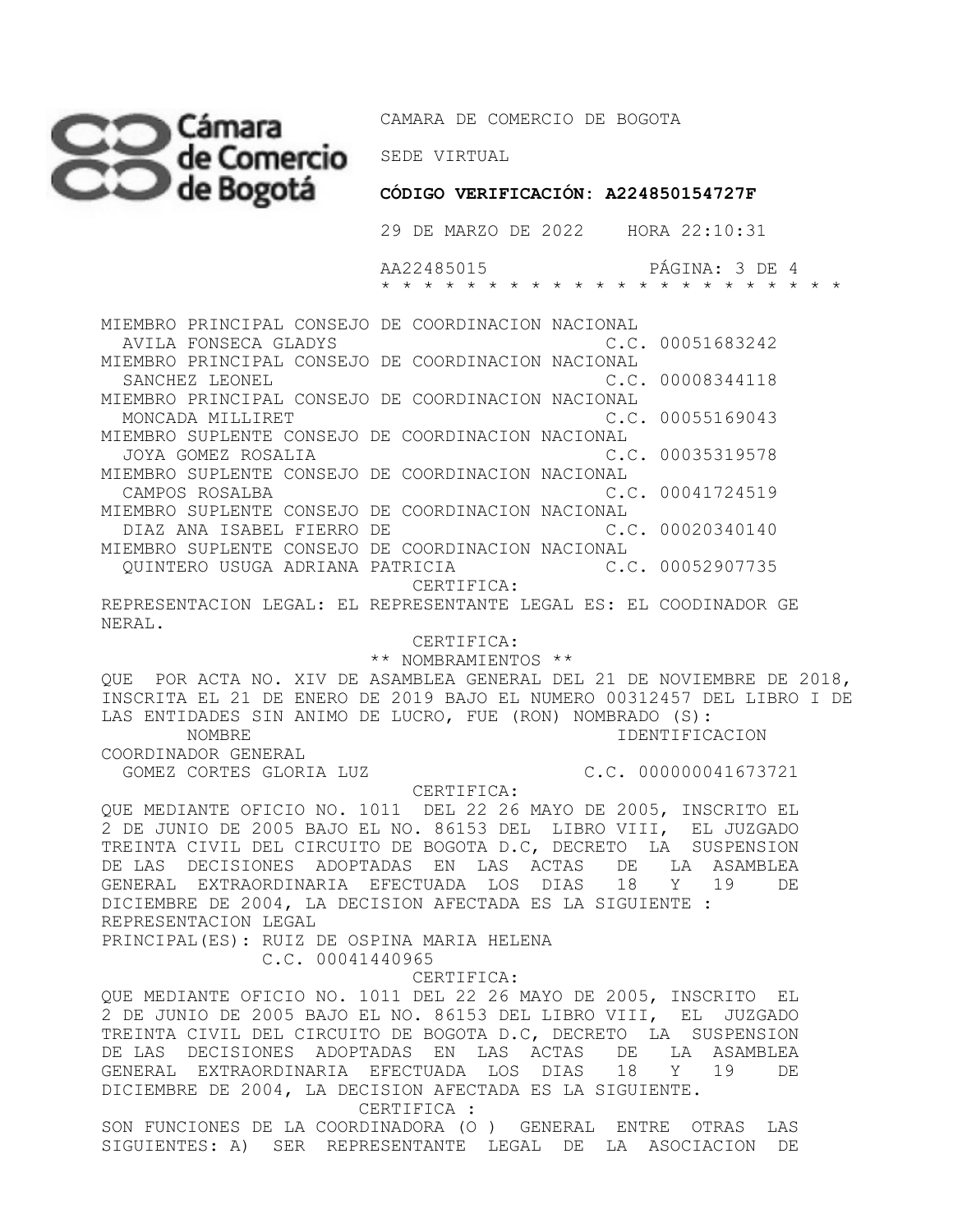FAMILIARES DE DETENIDOS-DESAPARECIDOS ASFADDES ANTE LOS ENTES GUBERNAMENTALES Y NO GUBERNAMENTALES, NACIONALES O INTERNACIONALES. B) AUTORIZAR JUNTO CON EL TESORERO LOS GASTOS, PREVIAMENTE APROBADOS POR LA ASAMBLEA GENERAL Y EL CONSEJO DE COORDINACION NACIONAL, TENIENDO EN CUENTA EL REGLAMENTO INTERNO APROBADO. C) ESTABLECER CONJUNTAMENTE CON EL FISCAL NACIONAL Y EL EQUIPO DE COORDINACION NACIONAL LOS MECANISMOS Y PROCEDIMIENTOS QUE GARANTICE UNA DEBIDA PROTECCION Y CUSTODIA DE LOS BIENES Y ACTIVOS DE LA ASOCIACION. D) DELEGAR AL CONSEJO DE COORDINACION NACIONAL ELECTO LA ELABORACION DEL REGLAMENTO INTERNO, MANUAL DE FUNCIONES Y REGIMEN DISCIPLINARIO. E) CUMPLIR Y HACER CUMPLIR LOS ESTATUTOS, EL MANUAL DE FUNCIONES, EL REGLAMENTO INTERNO, LAS DECISIONES DE LA ASAMBLEA GENERAL Y LA LEY.

CERTIFICA:

QUE EN ESTA CAMARA DE COMERCIO NO APARECEN INSCRIPCIONES POSTERIORES DE DOCUMENTOS REFERENTES A REFORMA, DISOLUCION LIQUIDACION O NOMBRAMIENTOS DE REPRESENTANTES LEGALES DE LA MENCIONADA ENTIDAD. CERTIFICA:

EL REGISTRO ANTE LAS CAMARAS DE COMERCIO NO CONSTITUYE APROBACION DE ESTATUTOS. (DECRETO 2150 DE 1995 Y DECRETO 427 DE 1996).

LA PERSONA JURIDICA DE QUE TRATA ESTE CERTIFICADO SE ENCUENTRA SUJETA A LA INSPECCION, VIGILANCIA Y CONTROL DE LAS AUTORIDADES QUE EJERCEN ESTA FUNCION, POR LO TANTO DEBERA PRESENTAR ANTE LA AUTORIDAD CORRESPONDIENTE, EL CERTIFICADO DE REGISTRO RESPECTIVO, EXPEDIDO POR LA CAMARA DE COMERCIO, DENTRO DE LOS 10 DIAS HABILES SIGUIENTES A LA FECHA DE INSCRIPCION, MAS EL TERMINO DE LA DISTANCIA CUANDO EL DOMICILIO DE LA PERSONA JURIDICA SIN ANIMO DE LUCRO QUE SE REGISTRA ES DIFERENTE AL DE LA CAMARA DE COMERCIO QUE LE CORRESPONDE. EN EL CASO DE REFORMAS ESTATUTARIAS ADEMAS SE ALLEGARA COPIA DE LOS ESTATUTOS.

TODA AUTORIZACION, PERMISO, LICENCIA O RECONOCIMIENTO DE CARACTER OFICIAL, SE TRAMITARA CON POSTERIORIDAD A LA INSCRIPCION DE LAS PERSONAS JURIDICAS SIN ANIMO DE LUCRO EN LA RESPECTIVA CAMARA DE COMERCIO.

CERTIFICA:

DE CONFORMIDAD CON LO ESTABLECIDO EN EL CÓDIGO DE PROCEDIMIENTO ADMINISTRATIVO Y DE LO CONTENCIOSO ADMINISTRATIVO Y DE LA LEY 962 DE 2005, LOS ACTOS ADMINISTRATIVOS DE REGISTRO AQUÍ CERTIFICADOS QUEDAN EN FIRME DIEZ (10) DÍAS HÁBILES DESPUÉS DE LA FECHA DE LA CORRESPONDIENTE ANOTACIÓN, SIEMPRE QUE NO SEAN OBJETO DE RECURSO. LOS SÁBADOS NO SON TENIDOS EN CUENTA COMO DÍAS HÁBILES PARA LA CÁMARA DE COMERCIO DE BOGOTÁ.

\* \* \* EL PRESENTE CERTIFICADO NO CONSTITUYE PERMISO DE \* \* \*  $FUNCIONAMIENTO EN NINGUN CASO$ 

## TAMAÑO EMPRESA

DE CONFORMIDAD CON LO PREVISTO EN EL ARTÍCULO 2.2.1.13.2.1 DEL DECRETO 1074 DE 2015 Y LA RESOLUCIÓN 2225 DE 2019 DEL DANE EL TAMAÑO DE LA EMPRESA ES MICROEMPRESA

LO ANTERIOR DE ACUERDO A LA INFORMACIÓN REPORTADA POR EL MATRICULADO O INSCRITO EN EL FORMULARIO RUES: